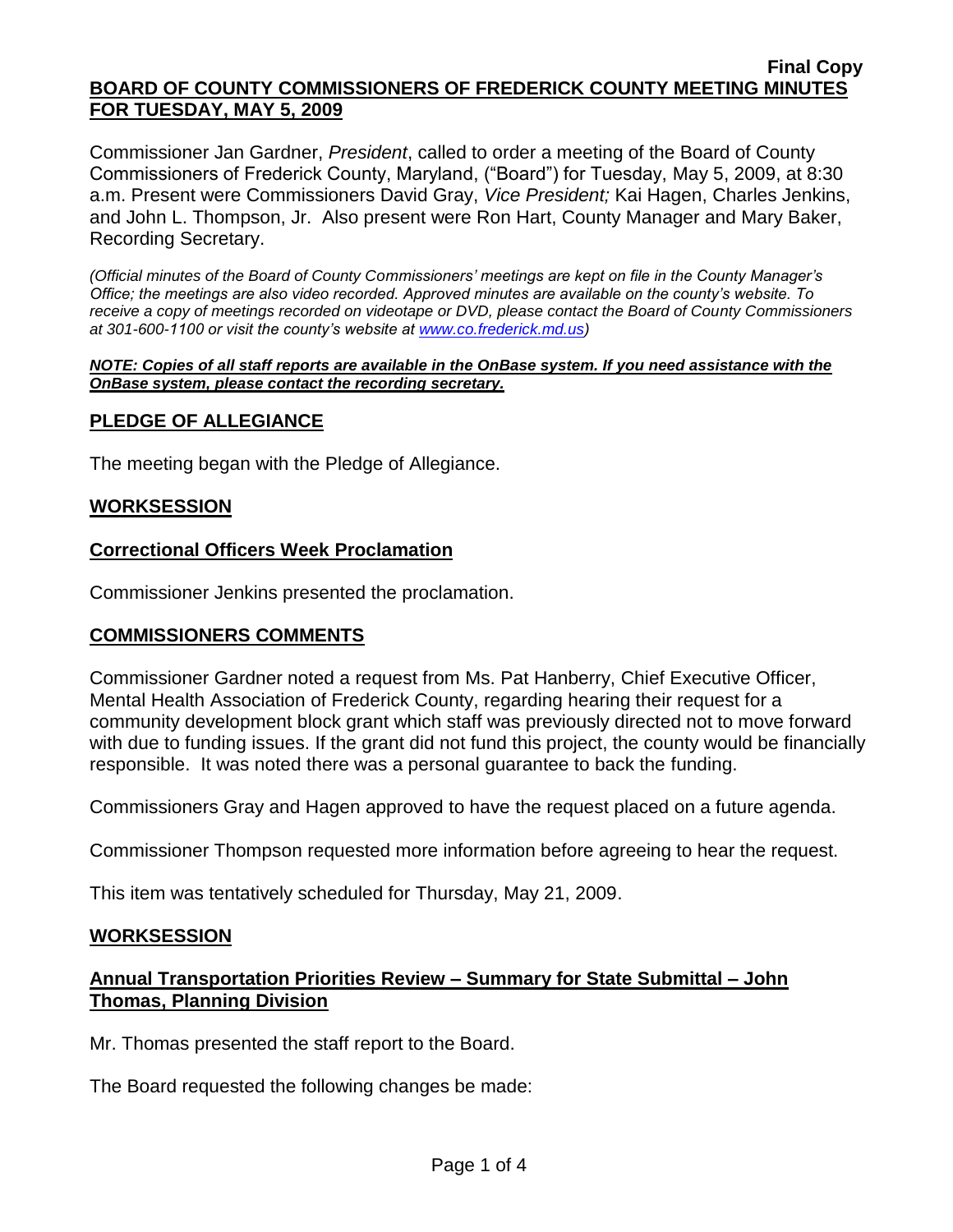#### **Final Copy BOARD OF COUNTY COMMISSIONERS OF FREDERICK COUNTY MEETING MINUTES FOR TUESDAY, MAY 5, 2009**

- 1-70/Meadow Road Interchange, add a sentence, "*If the state agreed to advance the project, the county would consider contributing up to \$500,000.00*";
- MD 85, Phase III, to divide the information clarifying the interim improvements should move forward as soon as possible and another paragraph detailing a separate evaluation of project planning of the larger project (North of Solarex Drive and Ballenger Creek); and
- Shift MD 194 to #1, MD 144 to #2 and keep MD 464 as #3.

(Commissioner Jenkins left the meeting.)

Commissioner Gray moved to submit the Frederick County 2009 Annual Transportation Priorities to the delegation for review then to the Secretary of the Maryland Department of Transportation. Commissioner Hagen seconded the motion that passed 4-0 with Commissioner Jenkins out of the room.

Public comments were taken from:

■ Senator David Brinkley

## **Proposed Rose Hill Manor Park Master Plan – Paul Dial, Parks and Recreation Division; Sally Malena and John Rohde, Human and Rohde, Inc.**

(Commissioner Jenkins entered the meeting.)

Staff presented information to the Board. In 1986 a committee was formed with representatives from each of Rose Hill Manor's volunteer groups, the Parks and Recreation Commission and staff to prepare a recommended master plan. In the fall of 2007 the committee initiated a new master plan development process. On January 8, 2009, they unanimously voted to recommend the Rose Hill Manor master plan be forwarded to the Board for final approval.

Public comments were taken from:

**Chris Hall** 

Commissioner Hagen moved to approve the master plan as presented. Commissioner Gray seconded the motion.

Commissioner Thompson amended the motion requesting financing of improvements be funded by philanthropy rather than by public funds. This motion failed due to lack of a second.

The motion by Commissioner Hagen, seconded by Commissioner Gray, passed 3-2 with Commissioners Jenkins and Thompson opposed.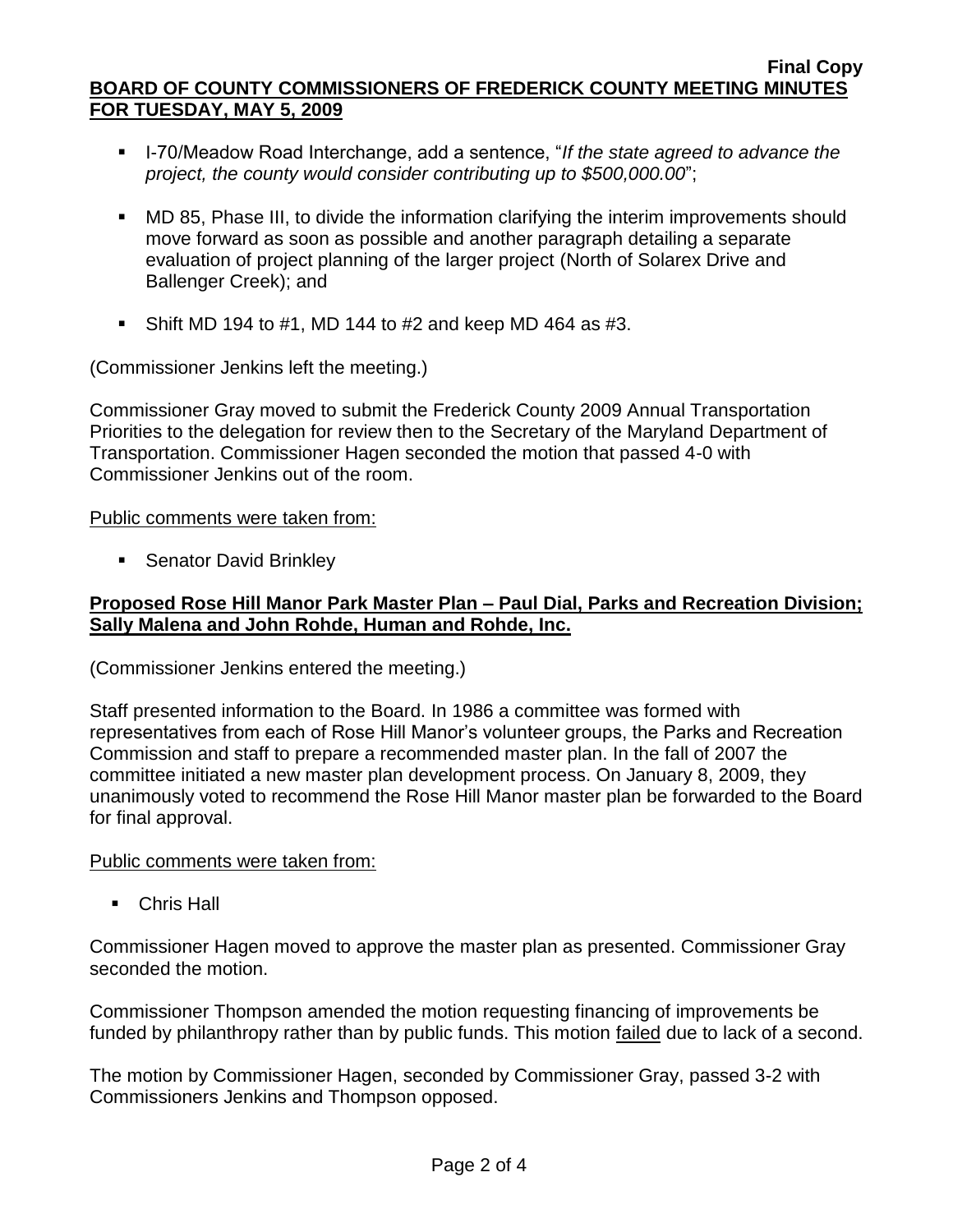## **Adequate Public Facilities Ordinance – Roads Text Amendment and Guidelines – Ron Burns, Permitting and Development Review Division**

Mr. Burns presented the staff report to the Board.

The Board requested the following changes be made:

- Page 11, 1-20-30, Thresholds, to keep "B" and "D" as requirements and have "A" and "C" as considerations, change the wording in "C" to state "*has been vacant for some period of time"* and define vacant building;
- Page 8, 1-20-12, Escrow Funds for Road Improvements, "C" change the word from "*of*" to "*or*";
- Page 11, 1-20-30, Thresholds*,* keep as 25;
- Page 9, 1-20-12, Escrow Funds for Road Improvements*,* "D" add "*5 or more";*
- Page 6, Exhibit 2, line 333, strike "*approximately*" and "*about*" and add "*or as otherwise agreed to by staff and applicant*";
- Page 13, 1-20-31, Determination of Adequacy, (1), take original language to public hearing;
- Page 18, 1-20-31, Determination of Adequacy*,* (H), add a number 5 to address interchange ramp situations;
- Page 8 of staff report, remove Right-of-Way Acquisition by the Board on Behalf of a Developer, as there was no interest in proceeding with this item; and
- Reschedule the remainder of the staff report for Thursday, May 7, 2009, which would include:
	- **Offsite Bike and Pedestrian Facilities Scope and Analysis; and**
	- Road Rating Systems*.*

Public comments were taken from:

■ Rand Weinberg, Esquire

# **COMMISSIONERS COMMENTS**

None.